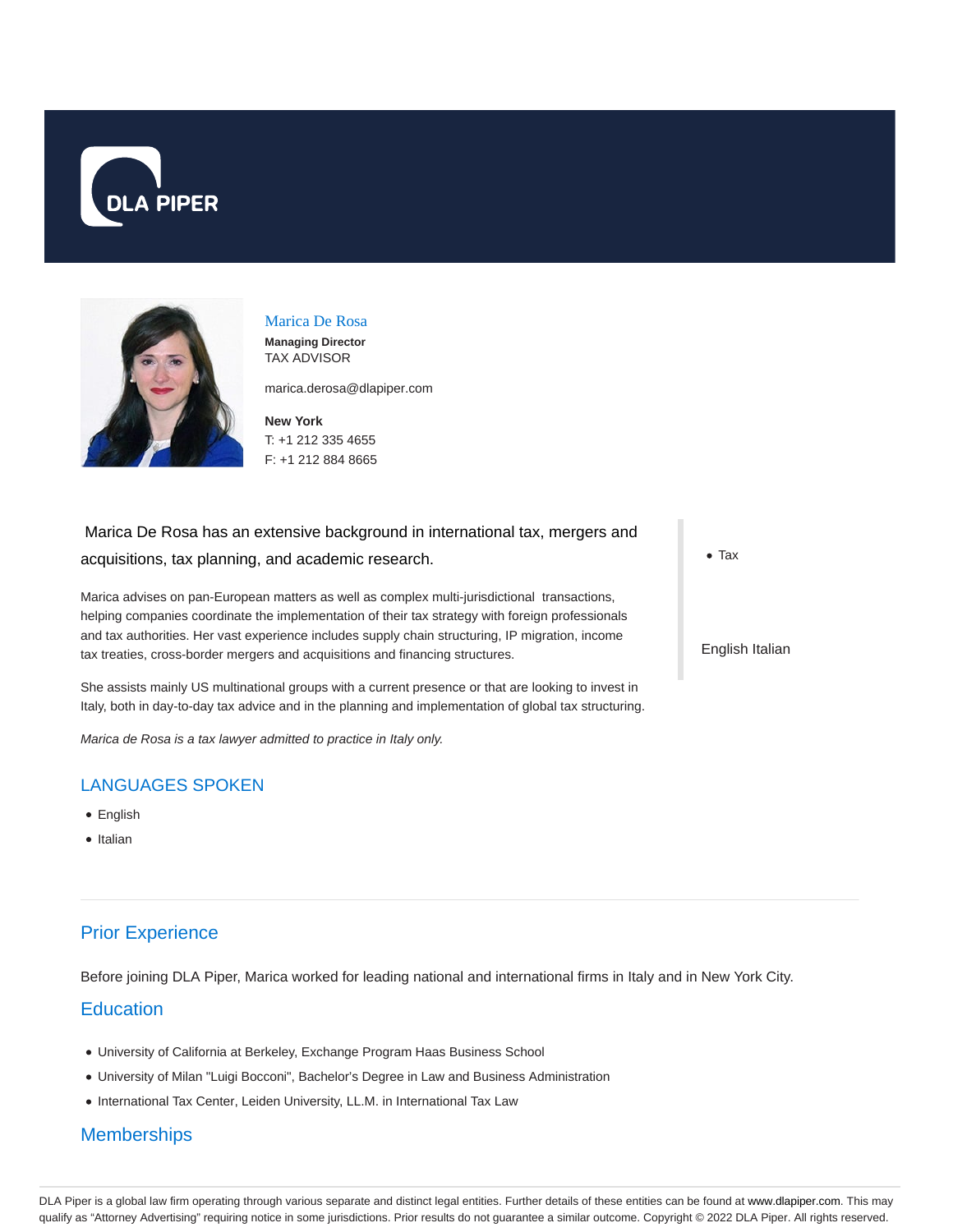- Admitted to the Chartered Tax Advisor and Certified Auditor Association (Ordine dei Dottori Commercialisti and Revisore dei Conti, since 2009)
- Member of IFA
- The Young Executives Committee of the Italy America Chamber of Commerce
- Bocconi Alumni Association of New York

#### INSIGHTS

#### **Publications**

**OECD releases commentary on the Pillar Two GloBE Rules – observations on selected topics**

17 March 2022 A look at six topics found in the commentary which have particular relevance for multinational companies and other stakeholders.

**EU Directive ATAD 3 proposes new minimum substance rules against the use of shell companies**

4 January 2022

The Directive introduces reporting requirements for EU tax-resident companies – irrespective of their legal form – with certain mobile and passive income streams and inadequate operational substance.

**Following suit, European Commission publishes draft EU Directive to swiftly implement OECD 15 percent global minimum tax**

23 December 2021

The proposal delivers on the EU's pledge to ensure swift and harmonized implementation of the historic international agreement on global tax reform.

**OECD issues detailed rules to implement global minimum tax: a look at the 10 chapters**

21 December 2021

The guidelines provide a detailed description of the rules that the jurisdictions under the Inclusive Framework are to implement in their local legislation.

**OECD announces global deal on international tax reform with its Two-Pillar solution**

11 October 2021

In addition, the OECD sets out a detailed implementation timeline aiming to have parts of the plan ratified in 2022 and effective as early as 2023.

**Announced, proposed and implemented: Developments in Digital Services Tax in key European jurisdictions**

9 February 2021

While the OECD and G20 work toward a global agreement on digital services taxes, some European countries have forged ahead on their own.

DLA Piper is a global law firm operating through various separate and distinct legal entities. Further details of these entities can be found at www.dlapiper.com. This may qualify as "Attorney Advertising" requiring notice in some jurisdictions. Prior results do not guarantee a similar outcome. Copyright @ 2022 DLA Piper. All rights reserved.